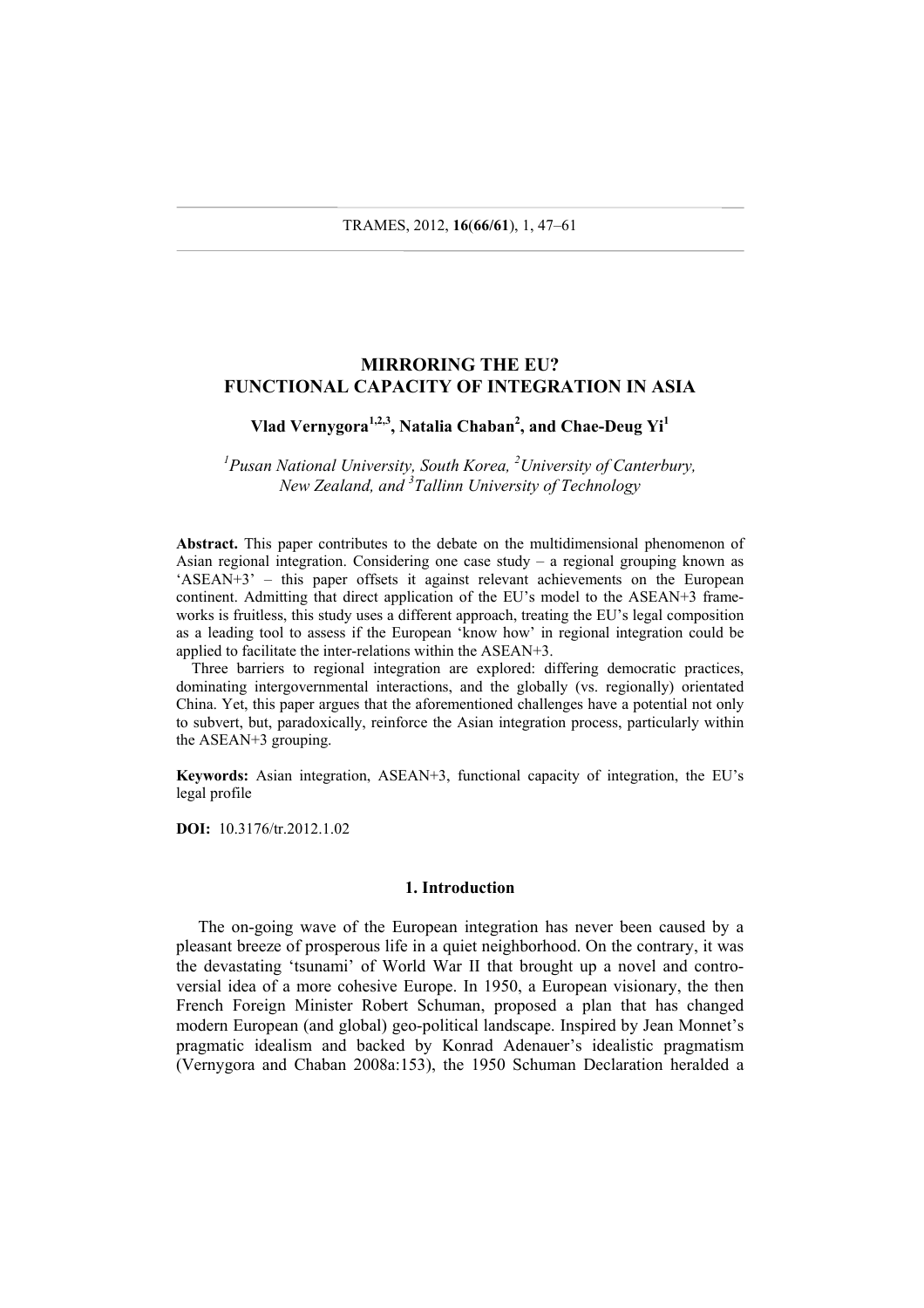new phase in and interpretation of the ever present European regionalism. It laid the legal foundation to a conceptually new framework of intergovernmental cooperation – the one that suggests a mutual compromise in sovereignty, an unheard development for European nation-states in the past. That particular vision later became a solid base for what is now known as the European Union (EU).

Counting 27 Member States in 2011, the EU is bound by its members' firm commitment to the principles of peace, rule of law, liberal democracy, human rights protection and free market. This commitment is vital in creating a supranational establishment that currently represents the world's largest and most prosperous political union. Yet, in no way it overshadows the fact that the Member States are extremely diverse in geo-political, social and cultural terms.

Predictably, other global regions, which also feature diverse members, are considering the EU's experiment in regionalization. The EU's united economic power propels it to the status of an 'economic giant' and 'financial powerhouse' able to dictate rules of the game around the world. Paradoxically, even a series of the latest Euro debt crises highlighted the EU's international reputation as a reliable economic partner – when one member stumbles, the others are helping. The economic rationales are among the leading factors when other global regions contemplate the EU's regionalization story as a lesson, a reference, a model or an example (either from positive and/or negative perspective). As such, the EU is sometimes conceptualized as a "laboratory" in regards of "external diffusion of ideas via socialization and persuasion" (Börzel and Risse 2009:8), as well as via mimicry and modeling (Börzel and Risse). While in the case of persuasion and socialization, the EU is an active agent in the diffusion of its ideas, in the latter case the EU is assessed and followed by external counterparts without the EU's active involvement. With or without the EU's involvement, there is a scholarly vision that its programmes and policies could provide a "useful and adaptable model" for other regions in the world in many political and socio-economic areas including "education, science, transport and energy networks, [and] cross-border cooperation" (Jora 2007:77).

One of such regions is Asia – a dynamic economic 'hub' with growing global ambitions. Despite (or maybe because) of Asia's increasing self-assertiveness and diversifying geo-political orientations, the EU's experiences and practices are getting "used as references in almost all meetings [in Asia] discussing regional economic cooperation" (Zhu 2007:79). This is due to the fact that the process of European integration is credited in Asia for bringing about a "stable European society and an ideal regional order" (Wang 2007:93). Does this recognition herald the onset of the process when Asia seriously considers Europe's experiences in regional community building? If yes, what Asia?

Indeed, 'Asia' is not a 'natural' region. It is a synthetic geo-political concept comprising of a variety of political regimes, religions, languages, ethnicities, traditions and histories. One way to conceptualize the world's largest continent is to assign existing Asian states into a number of geo-political groupings: Northeast, Southeast, East, South, Central, and Western Asia (Middle East in other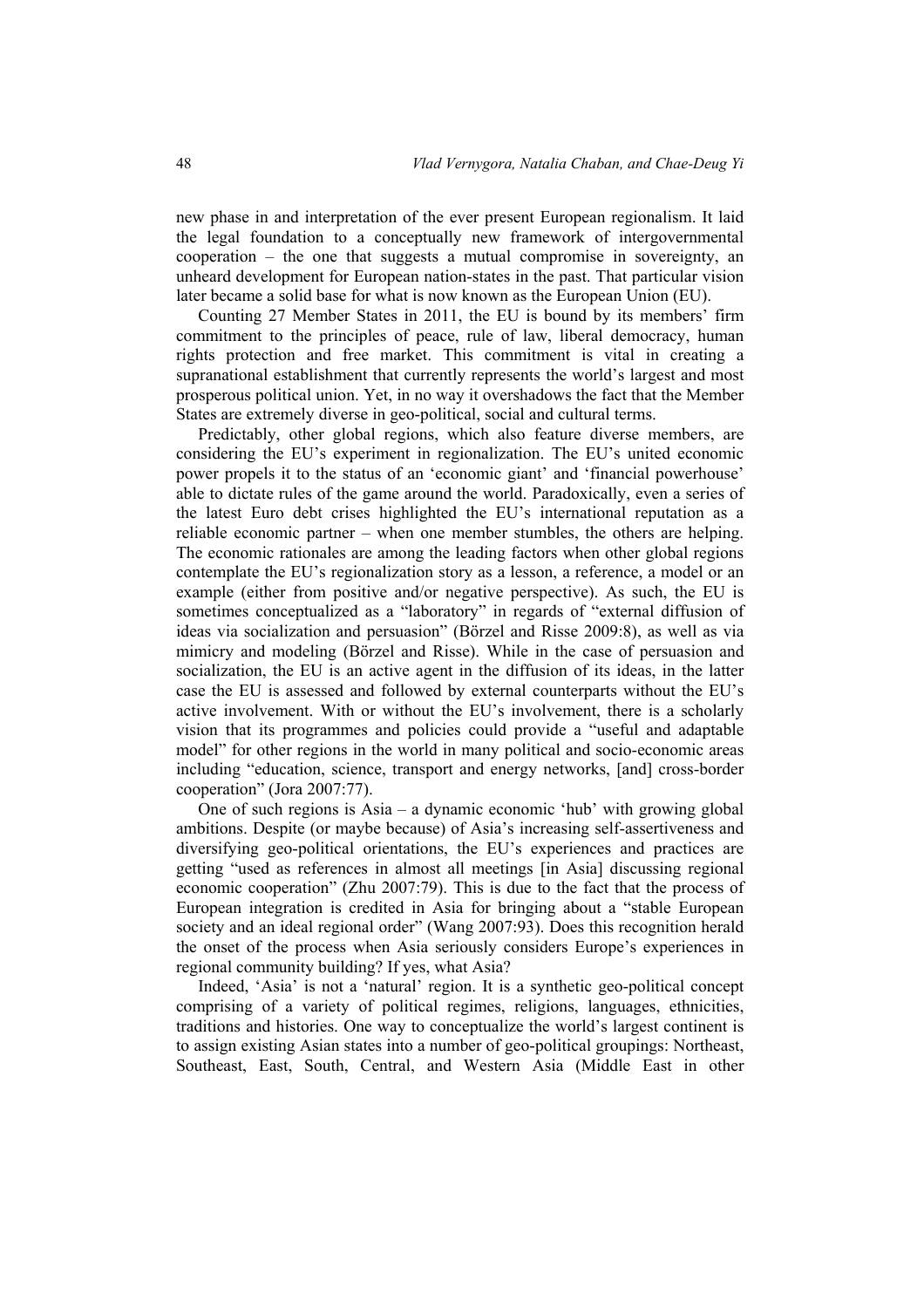categorizations). Depending on where the boundaries of Asia are drawn, even the countries of the Caucasus (Armenia, Azerbaijan and Georgia) could also be regarded as Asian.

This paper is a modest attempt to contribute to the debate on the multidimensional phenomenon of Asian regional integration, using relevant achievements on the European continent as a point of reference. Our main research question asks: "Provided that the Asian nations recognize the benefits of regional integration as exemplified by the EU, can and should Asia integrate regionally?" Modern Asia features a high number of regional organizations. This analysis considers one case-study – a regional grouping known as 'ASEAN+3' (the Association of the Southeast Asian Nations Plus Three). The participants of this group are the ten full members of the ASEAN (Brunei Darussalam, Cambodia, Indonesia, Lao PDR, Malaysia, Myanmar, the Philippines, Singapore, Thailand and Viet Nam) as well as three East Asian states of China, Japan and South Korea.

## **2. ASEAN+3 and its place in the debate on Asian regionalism**

Attention to the ASEAN component in the 'ASEAN+3' formula is predictable – it is Asia's oldest regional integrative phenomenon with an established institution, the ASEAN Secretariat. Created in 1967, the organization has facilitated "achieving peace and increased interregional trade" (Murray 2010a:316) in Southeast Asia. In 1980, the ASEAN was formally exposed to the process of European integration with the EC-ASEAN Cooperation Agreement (Börzel and Risse:13) – the grouping became the European Community's (EC) first regional cooperation partner. This exposure is argued to influence some integration developments in the region, among those the adoption of the ASEAN's 2008 Charter. This document claims to spell out the organization's "institutional framework" and "accountability" measures by setting "clear targets" for the ASEAN within the next decade (ASEAN Charter Summary). While some scholars argue that the Charter 'down-loaded' few "important parts of the EU's constitutional structure" (Börzel and Risse:13), the document itself insists on the Asian inter-relations as "pragmatic market-driven" integrative activities that usually exclude "legally binding decisions" (Jora:70). As an indicator of its activities, in the period from 1976 until 2011, the ASEAN has already managed to organise 19 Summits (ASEAN Summit).

Our wider research emphasis on the ASEAN+3 is primarily driven by this grouping's acclaimed potential to become an advanced attempt of contemporary regional integration in Asia. Since the beginning of the formal collaboration in 1997 (ASEAN Plus Three Cooperation), the group's re-appearance in 1999 was framed by the Southeast and East Asia's response to the Asian Financial Crisis (Murray 2010b:600). Since then, two factors are of critical importance to this extended grouping – first, the "increasingly integrated" (Rhee and Chai 2007:43)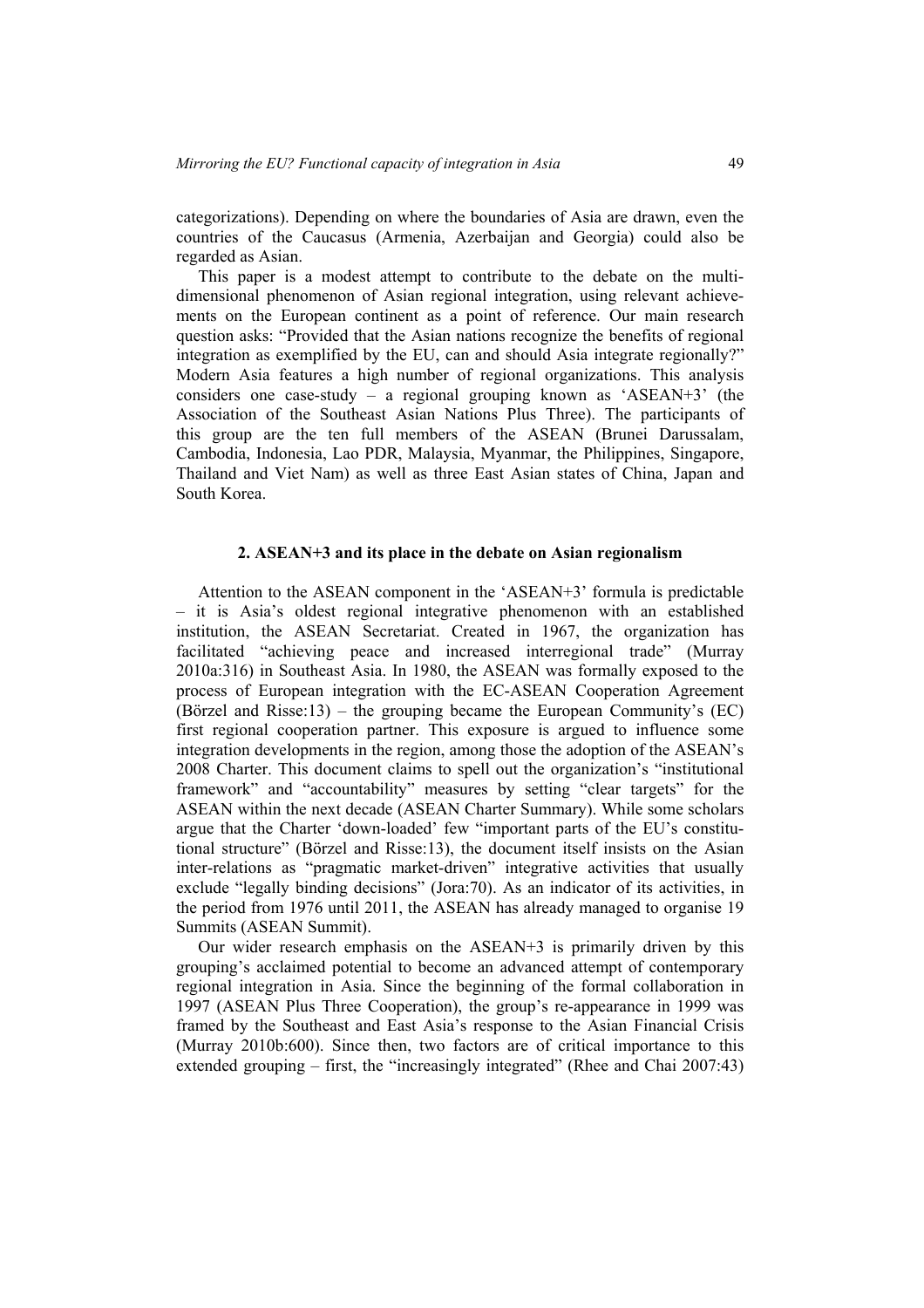East Asian financial markets, and second, special economic and political roles of China, Japan and South Korea in Asia and in the world. Currently, the East Asian 'troika' includes Asia's first, second and fifth largest economies respectively. During their November 2011 Trilateral Summit in Bali, Chinese Premier Wen Jiabao noted that "cooperation between the three nations […] contributed to the stability and development of Asia and the world" (Leaders of China, Japan, South Korea Discuss Cooperation 2011). Yet, despite the integration of the markets, the 'trio' of Asian powerhouses does not explicate any intention to formalize their political relations in a narrower 'East Asian' regional grouping: the "principle of sovereignty is central in East Asia" (Murray 2010c:18). This sentiment is true for a wider Asia – "[t]here is no commitment to supranationalism or to institutionalism" (Murray 2010c:16) among Asian countries either from the North or South East. Specifically for the latter, the ASEAN is an intergovernmental body "lacking any supranational institutions" (Börzel and Risse:13), despite a voiced desire in this sub-region to "promot[e] an Asia-Pacific wide regional architecture", mainly for the "maintenance of regional peace and stability" (Natalegawa 2011). Finally, scholars agree that a certain level of confrontation between great powers in Asia is still a reality (Wang:113).

Arguably, the inter-grouping interactions in the ASEAN+3 are moderated by a number of factors. Firstly, its largest member, China, is no longer regarded to be a 'sleeping giant' of the world. On the contrary, it is an increasingly recognized political power and a mighty 'economic engine' – a situation when all markets worldwide feel "competitive pressure" (Zhu:83) from this most populous nation. We argue that in a unique way, the ASEAN+3 could serve as a 'vehicle' for China's 'return' to Asia. Having spent the last two decades on successfully building its profile as a global power, China is set for an imaginary 'comeback' to its very own continent. The contemporary Chinese scholarship emphasizes a particular strength of "the sociality and standardization of the regional society" (Wang:97), if compared with the global level. It naturally comes together with China's acceptance of "international hierarchy" (Austermann 2011:44) and the country's vision on "the regional society [that] has […] strong regional consciousness and regional values" (Wang:98).

Secondly, there is a growing popular sentiment that the unification of the two Koreas is a remote possibility, to the degree that in the next 10-15 years the South Korean government is reported to raise about US\$50 billion in a fund for a postunified Korea (Reunification tax 2011:8). With North Korea getting accustomed to its new leadership under Kim Jong-un, only time will tell if the two parts of the Korean peninsula come together politically. But if it ever happens, leaving all possible speculations aside and keeping official South Korea's strategic view on unification in mind, the Korean North will present a unique "business opportunity" (Bowring 2005) in a more unified sub-region. As suggested, the 2018 Pyongchang Winter Olympics that is likely to create 230 000 jobs and generate about US\$ 20 billion in investment and consumption, could also become a remarkable catalyst for the unification of the two Koreas (Choe 2011). Moreover, if a reality,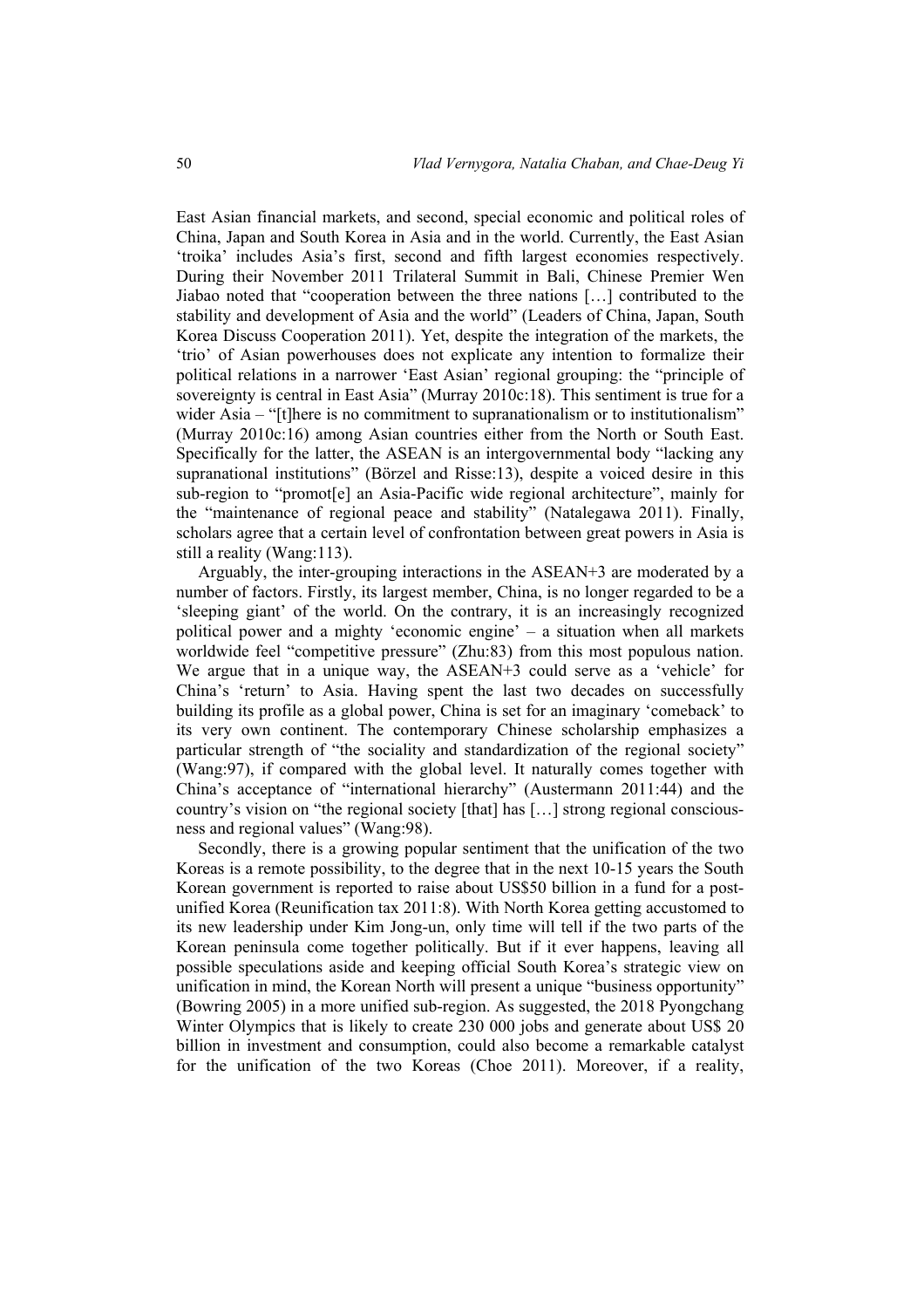unification would facilitate the establishment of a "security community" (Wang:106) in the East Asia.

Thirdly, Japan's strategic role in the Asian integrative activities has been dramatically reinforced after the 2009 Hatoyama Proposal (delivered by the then Prime Minister of Japan at the 64th Session of the UN General Assembly). As Murray noted, the Proposal "developed a concept of an Asian family" (Murray 2010c:11). It highlighted "a way of thinking" that could lead towards respecting "one's own freedom and individual dignity while also respecting the freedom and individual dignity of others" (Hatoyama). The document stated that Japan's "mistaken actions in the past" prevented the country from playing a "proactive role" in the process of building an East Asian community (Hatoyama). More specifically, the Japanese Prime Minister expressed his hope for "the new Japan" to be able to "overcome […] history and become a 'bridge' among the countries of Asia" (Hatoyama). Such developments would arguably further facilitate regional interactions, "leaving better foundation for mutual understanding" (Wang:113) and allowing Japan to act "as an economic stabilizer" (Ding 2007:62) in the region.

Fourthly, the ASEAN's legal identity appears to be more distinct in the wake of the ASEAN Vision 2020 (adopted back in 1997). The document's clear emphasis on economic targets (the full implementation of the ASEAN Free Trade Area, liberalization of trade and services, the ASEAN Investment Area by 2010 and the investments free flow by 2020) was associated with a *nouvelle* (for the region) intention "to develop and strengthen ASEAN's institutions and mechanisms" (ASEAN Vision 2020). The organization's subsequent decisions to establish the ASEAN Community (Declaration on ASEAN Concord II 2003) and then adopt the ASEAN Charter (signed on 20 November 2007, in force from 15 December 2008) have significantly added to the development of the ASEAN's legal personality. Additionally, the organisation considers itself as a driving force behind the ASEAN+3 format as well – the latter group's 13th Summit, held in Hanoi in October 2010, as stated, was a reaffirmation of the participants' "strong support for ASEAN's central role in the existing regional mechanisms and in the evolving regional architecture" (ASEAN Plus Three). The following 12th ASEAN+3 Foreign Ministers' Meeting that took place in July 2011 (Bali, Indonesia) endorsed the Hanoi Summit's decision to establish the East Asia Vision Group, with six of the ASEAN+3 members immediately appointing their representatives and experts to it (ASEAN Plus Three). This consultative body had its first gathering in Seoul on 20–22 October 2011 (ASEAN Plus Three).

In summary, the four developments seem to further regional integration which is already contemplated and tried on from within the ASEAN+3 region. It is in this context that the EU's lessons and experiences are suggested to be of use to the region. This study is clear that an attempt to directly apply the EU's model to foster the process of integration within the ASEAN+3 framework is counterproductive, primarily due to historical differences between the two regional groupings (Murray 2010a:309), as well as different interpretations of the concept of liberal democracy. Thus, this analysis uses a different approach, treating the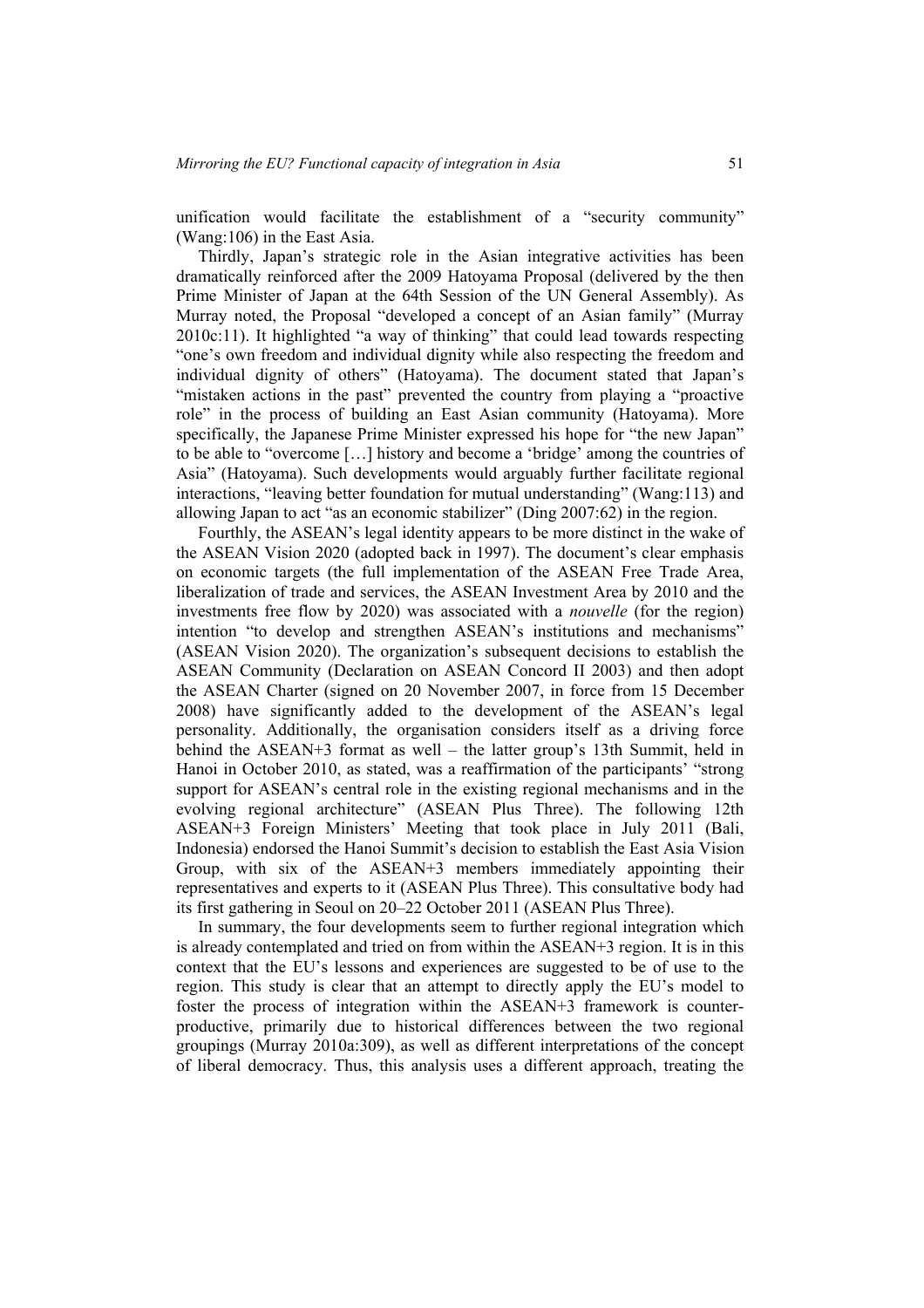EU's legal composition as a leading tool to assess if the European 'know how' in regional integration could be applied to facilitate the inter-relations within the ASEAN+3. As such, this study broadens Murray's idea that "building a region is more important than building an architecture" (Murray 2010c:6). At the same time, Moravcsik's integration 'formula' that lists "economic interest, relative power [and] credible commitments" (Moravcsik 2008:4) is effective only in the environment where legally-bound relations are counterbalancing the state of operational chaos (Vernygora and Chaban 2008a:153). This analysis explores what challenges to this reference (i.e. the corresponding legal framework is in place and constantly reinforced) exist in the ASEAN+3 grouping. The three barriers explored in this analysis are: differing democratic practices, dominating intergovernmental interactions, and the globally- (vs. regionally) orientated China. The study argues that the three challenges have a potential not only to subvert, but, paradoxically, reinforce the Asian integration process, particularly within the ASEAN+3 grouping.

## *2.1. The ASEAN+3 and democracy challenge*

The ASEAN+3 unite an array of political regimes: whilst "democracy is evident in some parts of the region, it exists in conjunction with authoritarianism and communism" (Murray 2010c:18). Some of the world's leading democratic entities (Japan and South Korea) and the least corrupt countries (Singapore) are lumped into the regional group together with some of the most undemocratic regimes (Myanmar/Burma). Arguably, democratic deficits may become the key obstacle for the 'bottom-up' regional integrative initiatives. These initiatives, alongside the market-led ones, are suggested by Sally to be more instrumental for regional integration in Asia, "[r]ather than pushing top-down, government-togovernment […] methods" (Sally 2009). In the context of this analysis, such an argument could almost lead to a suggestion that the success of the European integration was also a function of a 'bottom-up' process. In reality, it was definitely not the case. The process of European integration is typically described as an elite-driven project from its inception, a symbol and a result of a 'top-down' approach. The same applies to all of the EU's formations, starting from the European Coal and Steel Community (ECSC). Backed by a group of elite thinkers and visionaries, a French public office-holder offered a *rapprochement* to his county's former nemesis when Europe was still in ruins. More significantly, as a "reminiscent of the lack of national consensus during the Weimar years" (Orlow 1995:269), the idea of the ECSC came under fierce criticism even from the German opposition at the time. Not everybody in the devastated post-World War II Europe regarded the Schuman Declaration (1950) as something that would bring a prospect of "a *de facto* solidarity" between the European nations. In the history of Europe, there have been only few examples of such a symbolic magnitude.

Nevertheless, the EU membership (the highest form of integrative linkages in Europe) is not granted on idealistic or popular sentiments; instead, it is formal and conditional, and bears a high degree of pragmatism. What is even more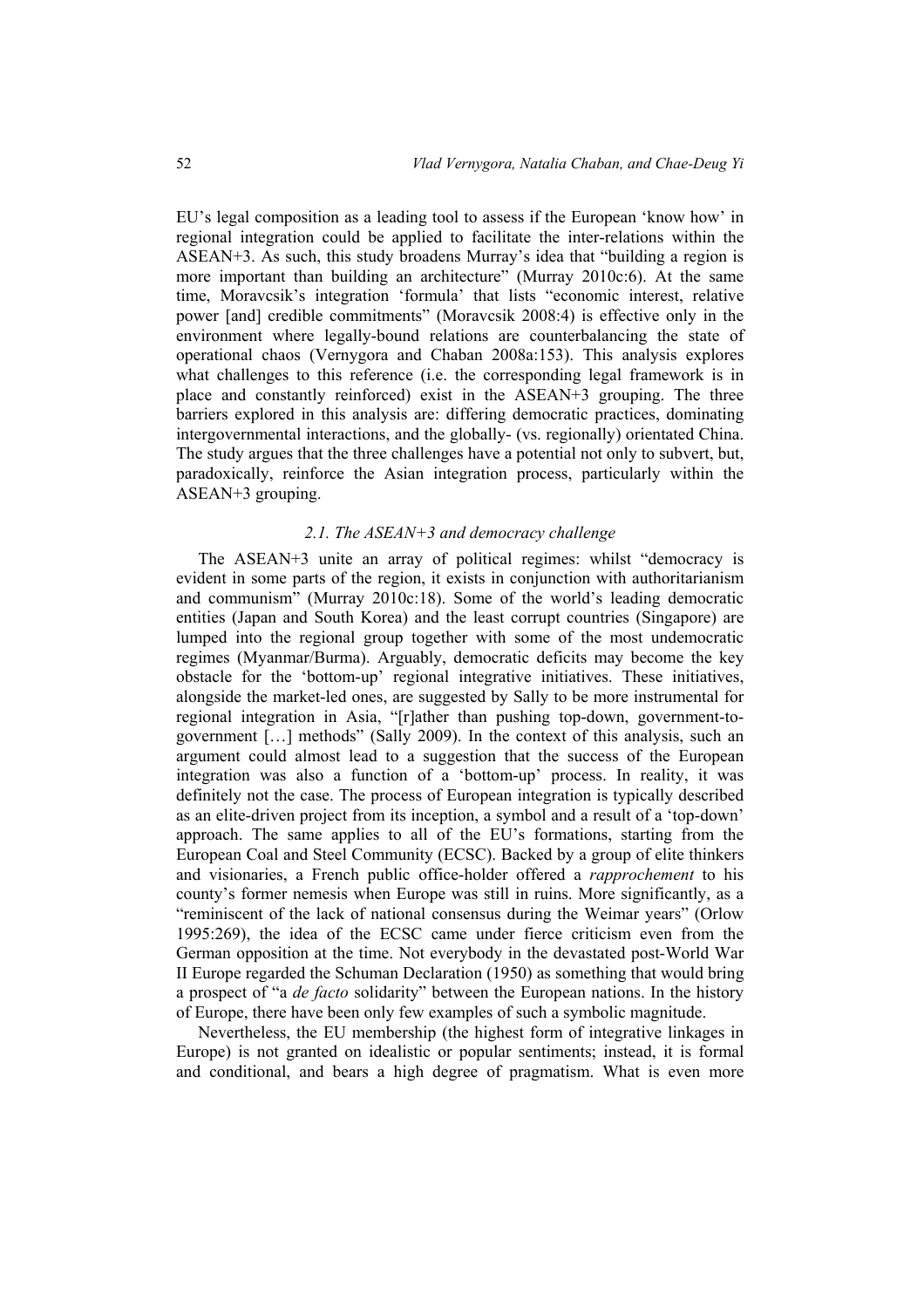intriguing in the debate on European integration is that the Franco-German *rapprochement* (the essence of the initial push towards enhancing inter-relations in the European West) is no longer the core element that holds the contemporary EU together. The success of the EU is no longer associated with "the historic Anglo-French *entete*" (Bull 1991:xii) either. The European integration gained a high level of comprehensiveness particularly due to its legal composition coexisting with security mechanisms; both of these factors appeared as strong community-building elements. The 1992 Maastricht Treaty on European Union made a specific statement on the following traditional legal concerns for Europe: justice, freedom and security.

Echoing the European arrangements, the ASEAN Charter emphasized the group's commitments to "enhance regional resilience by promoting greater political, security, economic and socio-cultural cooperation" (Article 1). A contemplated direct consequence of the Charter's gradual implementation, is a set of "geopolitical considerations, supranational entrepreneurship, and technocratic or ideological motives" (Nugent 1999:23), aiming at further institutionalization of integration. The Charter's rhetoric on "adherence to the rule of law, principles of democracy and constitutional government" (Article 2-h, Principle) resembles the common principles of liberal democratic societies and may seem more like a set of goals for some of the ASEAN members. But the document's provisions on the Committee of Permanent Representatives to ASEAN (Article 12), an ASEAN human rights body (Article 14), and especially the ASEAN Sectoral Ministerial Bodies (Article 10) have already triggered the mechanisms, which may lead the organization to become a more closely integrated group.

Another immensely important element of the Charter was its provision of legal continuity for the pre-Charter's "treaties, conventions, agreements, concords, declarations, [and] protocols" (Article 52, par. 2). Compared to the historical evolution of the EU's legal personality, almost every subsequent treaty on European integration could be regarded as a logical continuation of a previous one. For example, in order to prepare the supranational entity for an enlargement, the 2001 Treaty of Nice intended to "complete the process" that was initiated by the 1997 Treaty of Amsterdam (Vernygora and Chaban 2008a:157).

The legal framework of the European integration allowed the large part of the continent to gradually test the mechanisms of enhanced cooperation, moving from the ECSC to the 1957 Treaty of Rome (the document established the European Economic Community), then to the West European Union, and only then to the EU with its Maastricht Treaty. Importantly, the EU's Treaty of Lisbon – entered into force on 1 December 2009 – amended the Treaty of Rome and the Maastricht Treaty in order to optimize working methods of the entity (The Treaty of Lisbon Summary). In Asia, the ASEAN found its way to move forward via the 2007 Cebu Declaration that announced the grouping's intention to establish an ASEAN Community by 2015. Characteristically, the proposed Community – bearing a striking similarity to the historical development of the EU – was framed to have three pillars, namely Security, Economic and Socio-Cultural Communities (Cebu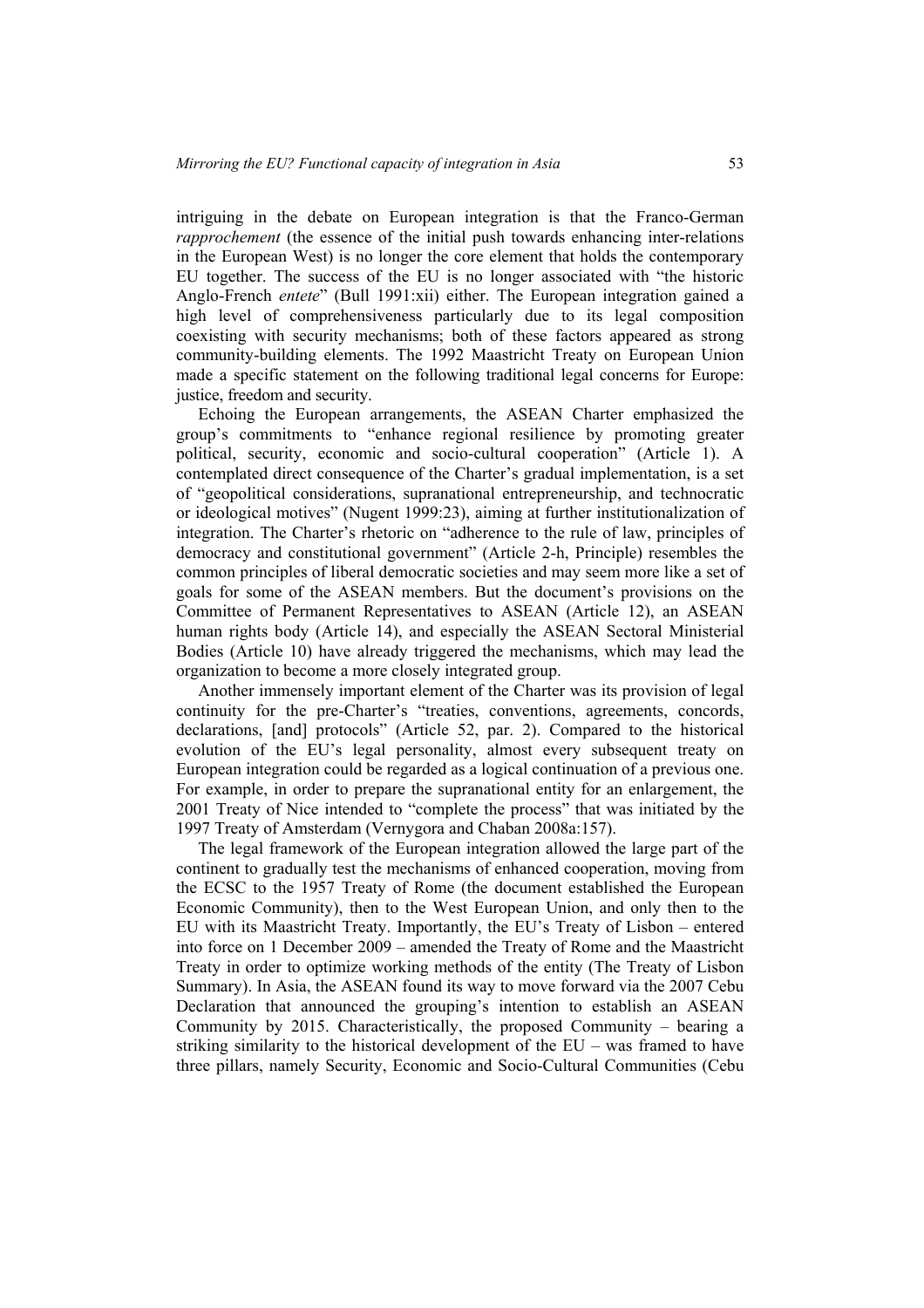Declaration). Such moves seem to support the argument that the ASEAN members "have modeled parts of their institutions on the EU" (Börzel and Risse:8).

This analysis is realistic that a full replica of the European regionalization experiences in Asia is impossible, and is not necessary. While European integrative paradigms could and should be investigated by the Asian nations from a purely educational point of view, the feasibility of political and economic integration *a-la* Europe has to be questioned. Nevertheless, the ASEAN's steps in building its legal regional identity are unmistakably pointing to a number of similarities between the legal grounds for inter-relational framework in Europe and their equivalents in Asia. The future studies will have to answer the question if the ASEAN Charter was of the same importance for Asia as the Treaty of Rome was and is for Europe.

## *2.2. Asia the 'intergovernmental' & 'regional' vs. Europe the 'supranational'?*

The Asian attitudes towards supranational institutions are intermittent. For example, the ASEAN nations have been typically recognized for the utter respect of their sovereign status (Murray 2010b:599). Contrary to the process of European integration, the Southeast Asia does not show any signs to "constrain national sovereignty" (Börzel and Risse:13) in order to enhance the region-building process. Additionally, China, Japan and South Korea represent "little organizational coherence as a grouping" (Murray 2010b:600). Both domestic concerns and traditional views tainted by history are suggested to be the two main distractions for those ASEAN+3 countries to "wholeheartedly" focus on regional cooperation (Zhu:82). But does it necessarily mean that in order to foster regional integration, the ASEAN+3 nations need to concentrate on developing and adopting the supranational structures? Is there any evidence that the EU, a prominent supranational establishment, has already got rid of intergovernmental elements in its governance?

For an outsider, the EU may look like one massive monolith ruled by powerful supranational institutions, such as the European Commission, European Parliament, European Court of Justice and European Central Bank. In reality, the historical build-up of the European community and the EU's contemporary legal format allow supranational bounding mechanisms co-exist with various forms of intergovermentalism. Indeed, it is hard to imagine the UK, Germany, France or even smaller nations like Lithuania or Slovenia becoming entirely dissolved as political entities within the EU, even though "[b]orders count for very little" (The Treaty of Lisbon Summary).

While a number of federalist vectors exist in the present-day EU, it is the very innovative nature of the Union's political order and its legal composition that secures the Member States' right to act on the intergovernmental arena. Controversial and unconventional Open Method of Coordination is one of the best examples of intergovermentalism being very much 'alive' in the EU. Another example would be the newest version of the Common Foreign and Security Policy (CFSP) that, according to the Lisbon Treaty, was broadened in scope losing its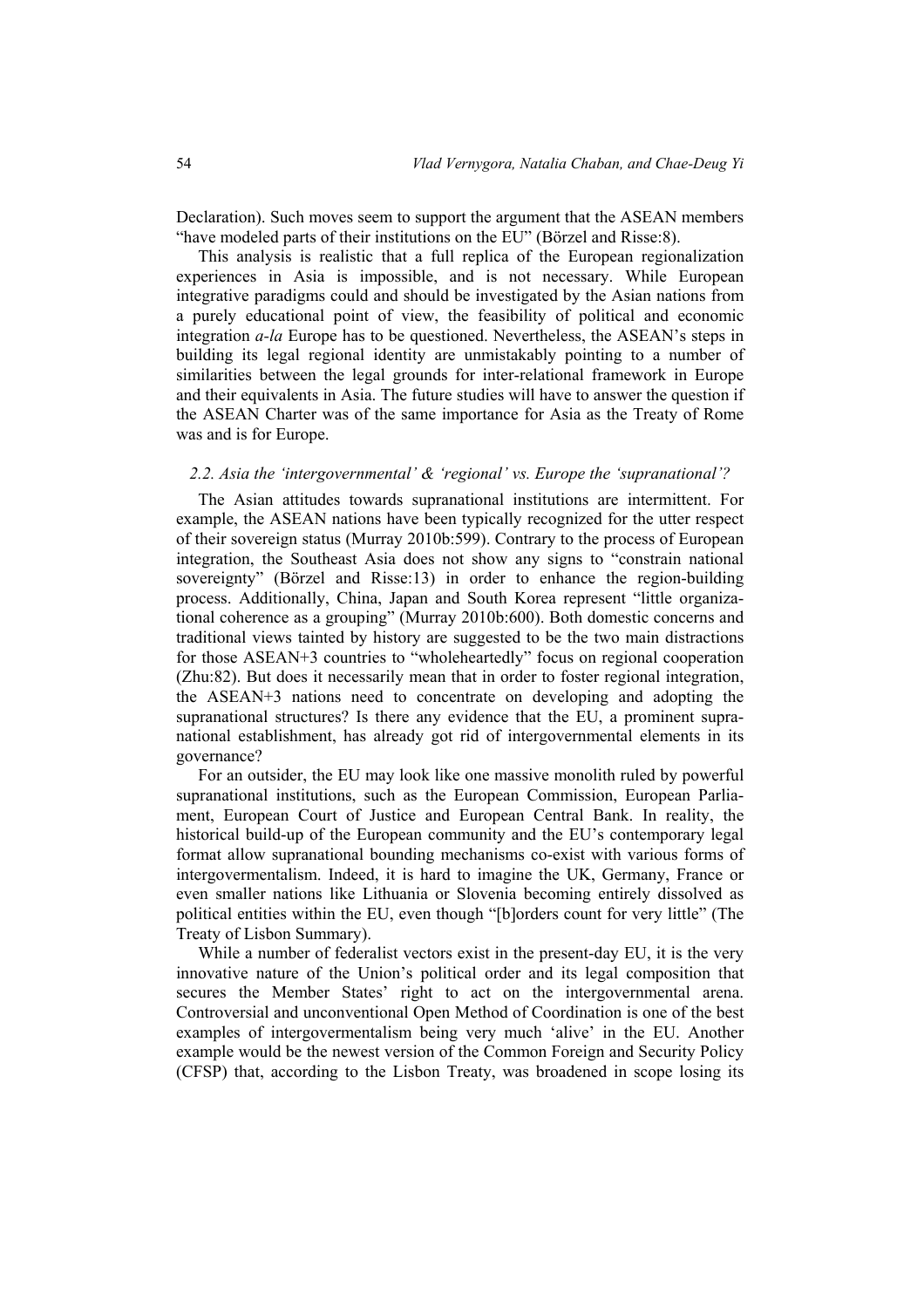'pillar' status whilst retaining its distinct intergovernmental elements. It could be argued that the EU's common approach in foreign policy was actually strengthened with the appointment of Baroness Catherine Ashton as the Union's High Representative for Foreign Affairs and Security Policy. Indeed, the Lisbon Treaty brought this position to the level of the European Commission's Vice-President. However, Smith (2004:262) ironically noted that France – the permanent member of the UN Security Council – would not "agree to be represented in global affairs over a five-year term by someone from Greece or Estonia". The European Stability Mechanism (Parliament Approves Treaty Change), a legal framework to safeguard the stability of the Euro-zone, was the latest addition to the intergovernmental palette of the EU. All these facts prove that intergovernmental tendencies and mechanisms remain contemporary and relevant for the current EU. Moreover, on the other side of the analytical spectrum, there is a radical view that the European continent "suffers from overpopulation – of nations, not people" thus it permanently represents the "divided states of Europe" (Papic 2011).

In its diversity Europe parallels Asia, a manifold and divided continent not only on the level of states but on the level of regions. Asia's many distinct internal regions may seem to be another serious obstacle for larger-scale regional integration. Yet, given the example of the EU, it could be argued that the existence of sub-regions should not be treated as a barrier in the process of enhancing interconnections within the larger regional organization. Remarkably, the EU has legitimized the distinct "regional layer in the [...] complicated arrangement of [its] governance" (Vernygora and Chaban 2008b:128) and established a number of generously supported regional programmes; for example, Northern Dimension Program that "is focusing attention upon the uniqueness of Europe's north-eastern region as a whole" (Paet 2006). In the context of promoting and even celebrating its internal regionalism, the EU has gone even further, recognizing the phenomenon of regionalization within its Member States (Vernygora and Chaban 2008b:128). Some of the "more articulated regions – *Länder* in Germany or *Catalunya*/Cataluña in Spain – enjoy the same level of recognition as the less politically pronounced areas – West Sweden, East Finland or West Zealand" (Vernygora and Chaban 2008b:128).

Intriguingly, Asian scholars have also suggested that an accent on the regional level with the ASEAN+3 framework may counterbalance "the lack of an institutional framework for regional integration" (Zhu:82). Indeed, the contemporary Asian politico-philosophical vision stresses that "the regional society has the strong region consciousness and regional values" (Wang:98). The Asian scholarship also noted that European experience revealed that identical ideas and consensus did not complete the set of preconditions of "regional formal integration's taking-off […]" (Wang:110–111). This argument echoes the postulates of modern functional theory, which argue that the establishment of initial cooperational linkages could be made without having "institutional structures, or even in the absence of deliberate efforts to coordinate policy" (Smith:18).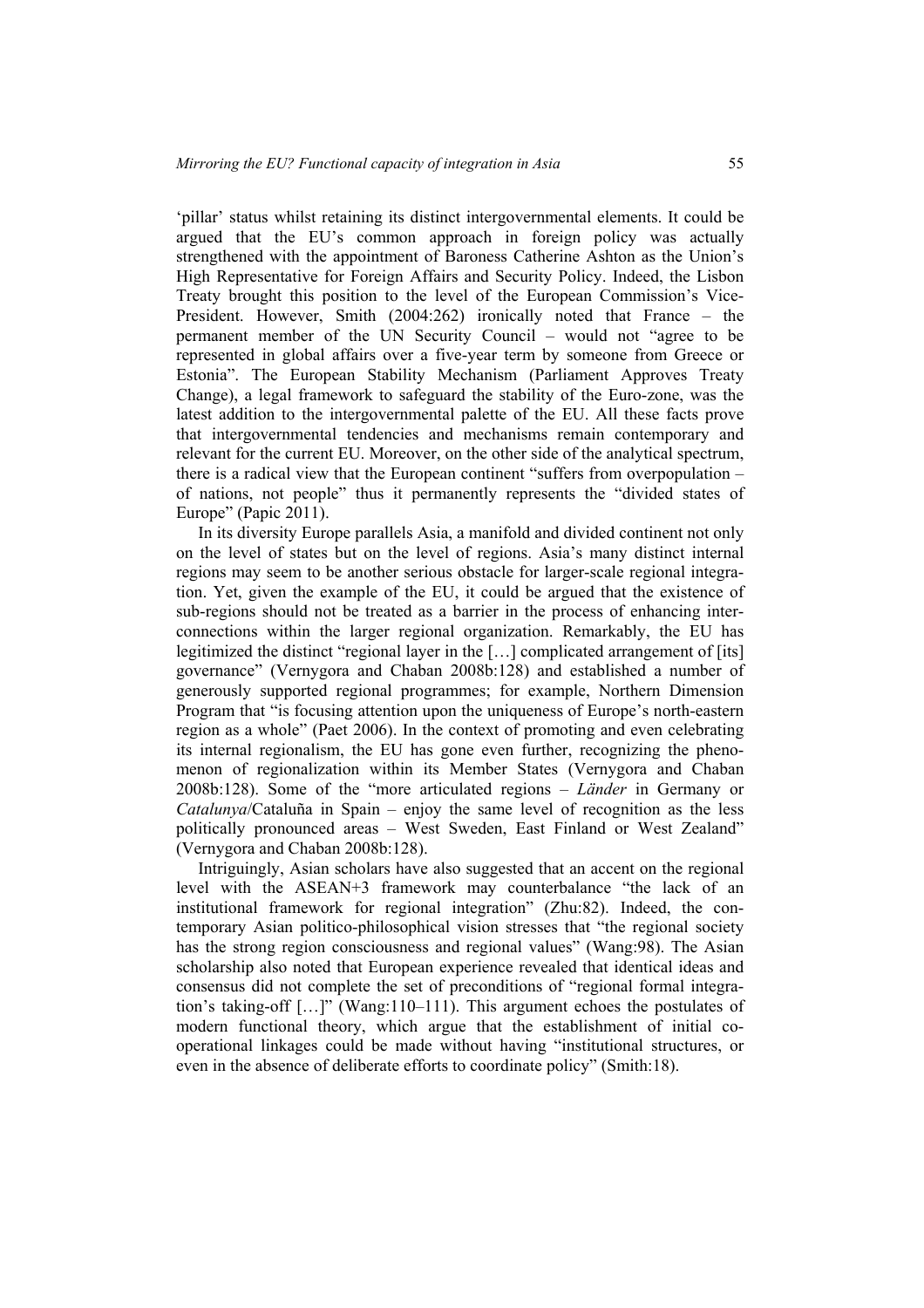In summary, Europe's on-going regionalization, complemented by the intergovernmental composition of the EU's high-profile advising and decision-making executive bodies (for example, the European Council) on intergovernmental level, a level of powerful self-reliant regions and non-homogeneous single market, makes the European continent comparable to Asia where the transfer of functions from the local level to the international field of interactions is happening faster than the "corresponding change of legal doctrine" (Mitrany 1975:96). Therefore, "the desire for an increasingly formalized decision-making milieu within ASEAN" (Murray 2010a:311), should not be left unnoticed. The modern format of the ASEAN arguably features the "noninterference in other member states and a rejection of supranational institutions" (Murray 2010b:599), but it is increasingly getting associated with a sense of regional community where "each state can play a different role, and have different functions" (Wang:98).

## *2.3. The 'global' China and the ASEAN+3: who joins what?*

A 'rising power' of China is heralded by some observers to lead the world in terms of GDP in the coming decade (Bush 2011:13). An emerging global economic leader, China is aware that its political and economic choices will have "profound consequences for East Asia and the world" (Bush), as well as for the Asian region. Predictably, any serious region-building development in the Eastern and Southeastern Asia will have to account for China's positions and moves. But is the world's most populous nation a bit too 'global' for a regional grouping of the ASEAN+3? Is there a possibility that China may try to dominate the region to the extent that the other members of the grouping will feel being on an unequal footing if compared with this gigantic neighbour? And, in a hypothetical scenario, could the ASEAN+3 become an Asian version of the Eurasian's Commonwealth of Independent States, an international organisation of one and only dominant actor?

On this note, the EU has provided plenty of examples of equality in integrating a high number of countries with very different geo-political weights. Germany's "cooperative hegemony" (Pedersen 1998:7) is not seen as a stumbling block for maintaining the EU's day-to-day activities. Moreover, as noted by Charlie McCreedy (2009), the EU Commissioner for Internal Market and Services, the EU allowed many smaller countries "not to be dependent on big neighbours". The EU is arguably one of those modern entities where the "diversity of nationallyembedded knowledge systems" (Transformation and Sustainability of European Political Order) adds a lot of substance to the argument that the globalised economy and its further successful development very much depend on "specific territorial characteristics" (Keating 1998:16).

When it comes specifically to China, it could be characterized by its own commitment to "protect and preserve the established social and political order" (Michalski and Cheyne 2007:5) both domestically and internationally. In this light, China may be reluctant to lead and dominate a diverse and multileveled grouping and thus change the status quo. Secondly, the modern political discourse in China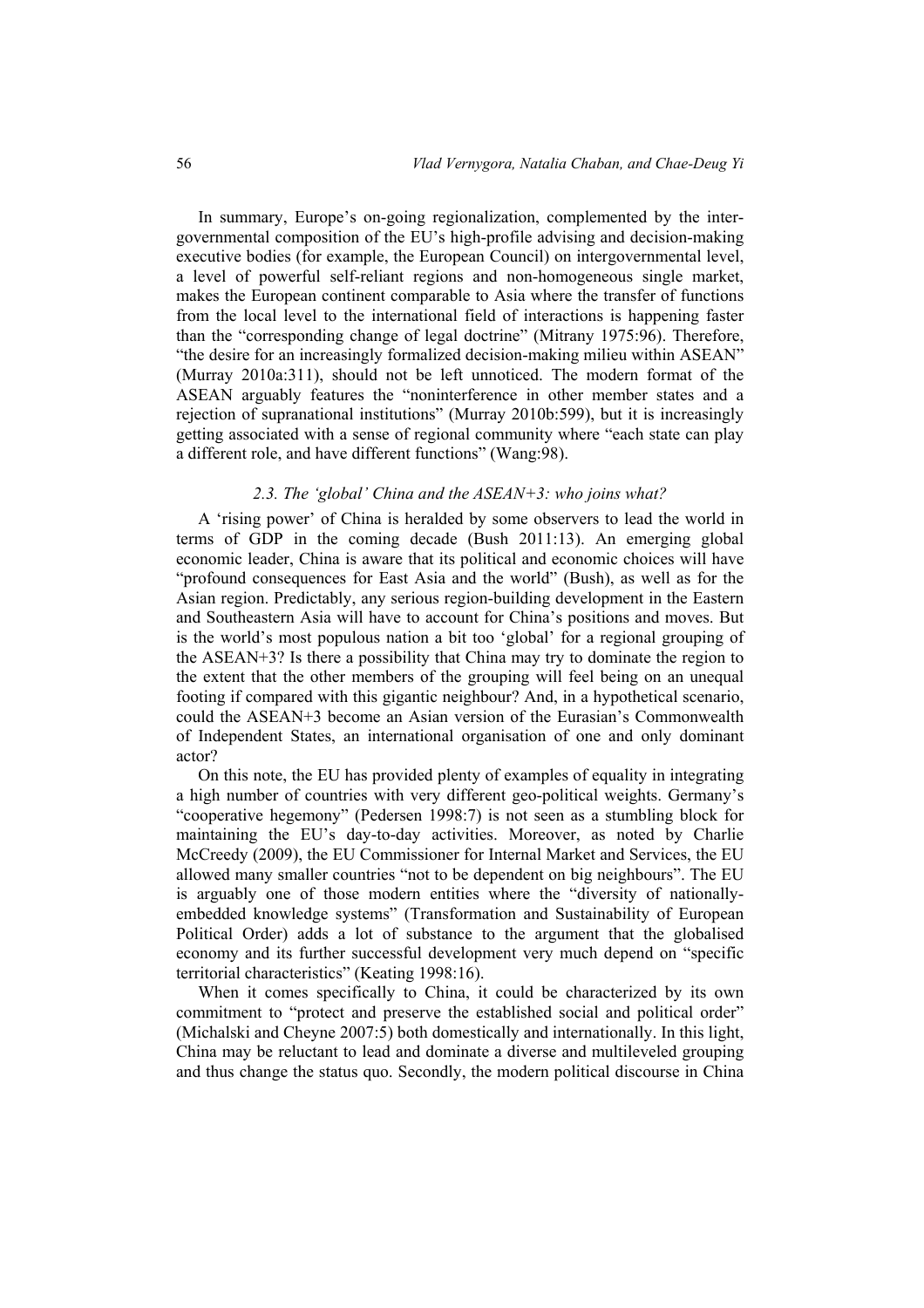started pointing out that qualities of a deeper regionalism are essential, arguing that the "integration through globalization is not sufficient" (Rhee and Chai:43). This may mark a growing readiness of China to participate in the grouping on par with other regional players. Moreover, it was underscored by the Chinese leadership, the world's most populous nation, while getting adapted to its role as the 2012 coordinator of China-Japan-South Korea cooperation, "would like to further enhance high-level exchanges […] and strategic trust between the three countries" (Leaders of China, Japan, south Korea Discuss Cooperation). Finally, there are audible internal calls in China to carry out "its promise of non-hegemony and prove that it is the constructive […] but not destructive power for East Asia stability and order" (Wang:114). In this context, China's relations with Japan are seen as "especially important", and the other regional powers are encouraged "to prepare conditions to promote their positive interactions" (Wang:113).

In this light, it is Japan which is also worth looking at as a strong candidate for the informal integration leader in the grouping. As a direct consequence of the Hatoyama Proposal, Japan's engagement in the ASEAN+3 frameworks is becoming more pronounced and focused. In July 2011, during the 12th ASEAN+3 Foreign Ministers meeting, Japan "emphasized the importance of ASEANcentered regional cooperation" (12th ASEAN+3 Foreign Ministers Meeting 2011). While praising the other 12 members of the grouping for the help offered to his country after the devastating tsunami, the Japanese Foreign Minister expressed his country's readiness to join the ASEAN+3 Macroeconomic Research Office (AMRO) and take part in the process of establishing the group's Emergency Rise Reserve (12th ASEAN+3 Foreign Ministers Meeting). As a matter of fact, back in 2009, Japan together with China and South Korea were the biggest donors to the USD 120 billion multilateral currency swap mechanism (the China-initiated Chiang Mai Initiative Multilaterisation or CMIM), contributing correspondingly USD 38.4 billion, USD 38.4 billion and USD 19.2 billion (ASEAN+3 countries Deepen Financial Cooperation 2011). Arguably, such a regional effort resembles the Germany-France interactions during the Greek financial collapse in 2011.

As for the AMRO that aims to establish an independent macroeconomic surveillance and financial crisis relief mechanism, its first Director Wei Benhua refused to call the establishment 'the Asian version of the IMF' (ASEAN+3 countries Deepen Financial Cooperation). At the same time, once promoted from self-management to a more centralized administration, it could certainly become one. Is the 'Asian Euro' going to be the next step?

These processes suggest that the EU mechanisms standing behind regional integration are worthy if not the ASEAN+3's attention, then at least its curiosity. As if to prove this point, the Asian grouping is specifically interested in the EU operational capacity to pool resources in common projects and its commitment to domestic reforms, trade liberalization and political support of regional integration (Zhu:86-87). With non-hegemonic China's 'imaginary return' to Asia, the idea of the enhanced Asian integration could become a much easier task.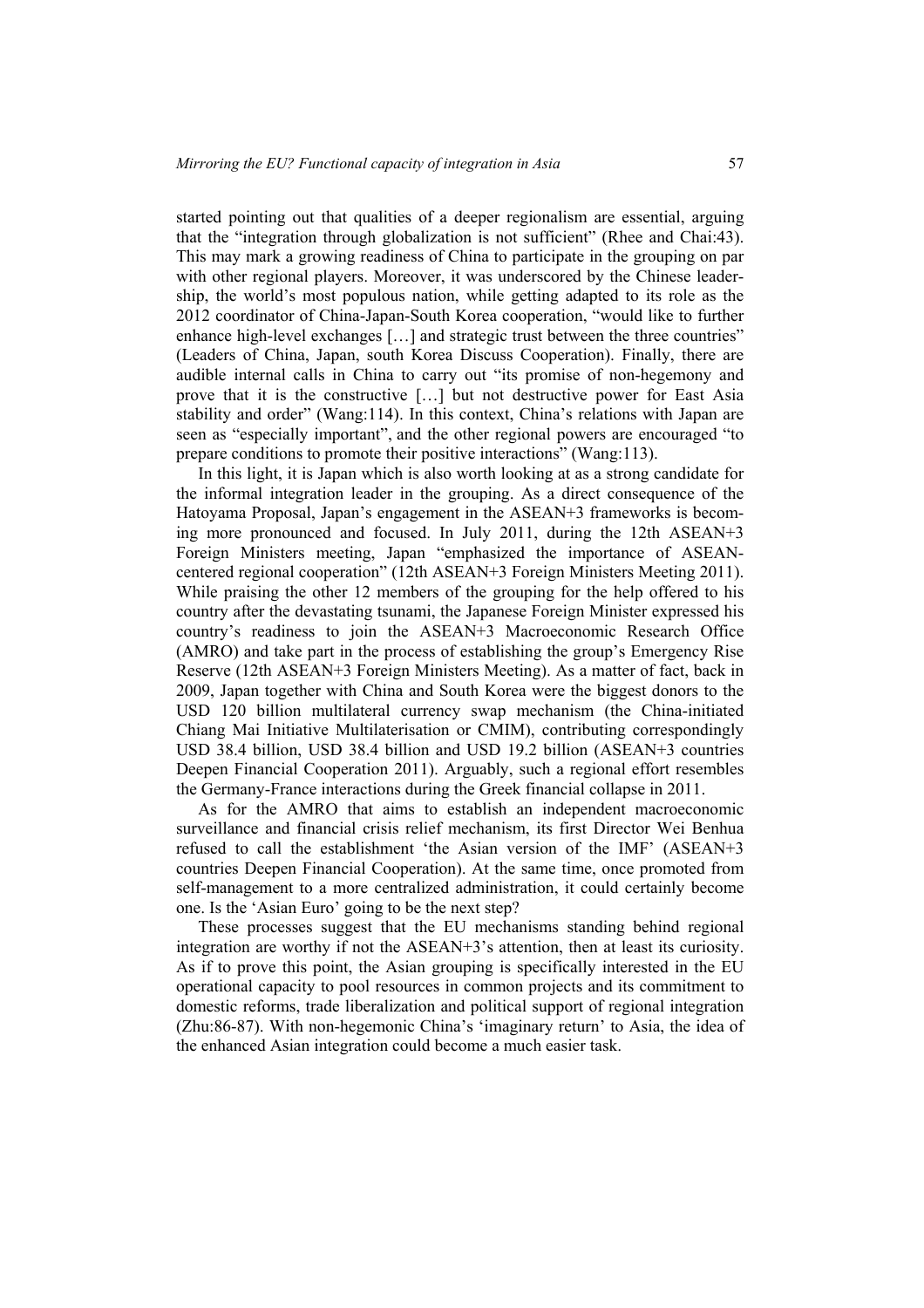#### **3. Conclusion**

While trying to contribute to the international scholarly debate on Asian regional integration, this paper argued that the EU's legal portrait could well be used by Asian nations as a tool in the process of assessing the EU's achievements in building inter-relations on the European continent. Our work considered one particular group of Asian countries – the ASEAN+3 – that currently represents an advanced example of the region-building in Asia. Should the grouping keep recognizing the beneficial elements of the European integration as exemplified by the framework of the EU's legal personality, it could with necessity lead the ASEAN+3 towards becoming a stronger regional organization with a distinct institutional facet. Moreover, a set of perceived barriers that are supposedly pushing the ASEAN+3 nations off the road of seamless integration – the lack of 'bottom-up' integrative approach, the predomination of intergovernmental practices and the global profile of China – could paradoxically but arguably be treated as factors reinforcing the integration within the ASEAN+3.

In the contexts of this research, it is worthwhile mentioning that the EU's international stance is still not getting a comprehensive representation in Asia. Interestingly enough, as highlighted by a study on the EU perception in Asia (across twelve locations), the European supranational entity's self-visions as an international leader in "the fields of social affairs and human rights, environmental protection and global development […] were among the least visible features" in Asian media, public and elite discourses (Chaban 2011:5 and 19). Moreover, as argued by some experts, the on-going euro debt crisis has presented a new image of the EU to the world – as an entity where countries are "clawing back the sovereignty they once willingly sacrificed in pursuit of a collective ideal" (Kupchan 2010).

Also, further studies on the subject could enlighten the readership to a special role of Indonesia in the Southeast Asia. An inclination of the Obama administration towards 'reloading' of the American bilateral policies in different regions could certainly make some Asian nations look at regional integration from a different perspective, too. In addition, Russia's most recent activity in re-framing the post-Soviet territory under the umbrella of the Euro-Asian Economic Community could significantly readjust the region-building status quo on the Asian continent.

Whatever form it adopts, Asian integration is and will be a unique phenomenon, based on locally-crafted original mechanisms. However, this analysis argues that if and when Asian decision-makers and academia consider the European integrative initiatives (especially, when it comes to the combination of supranational and intergovernmental arrangements), they might benefit from the insights into the EU's legal composition as a key factor in the process of integration.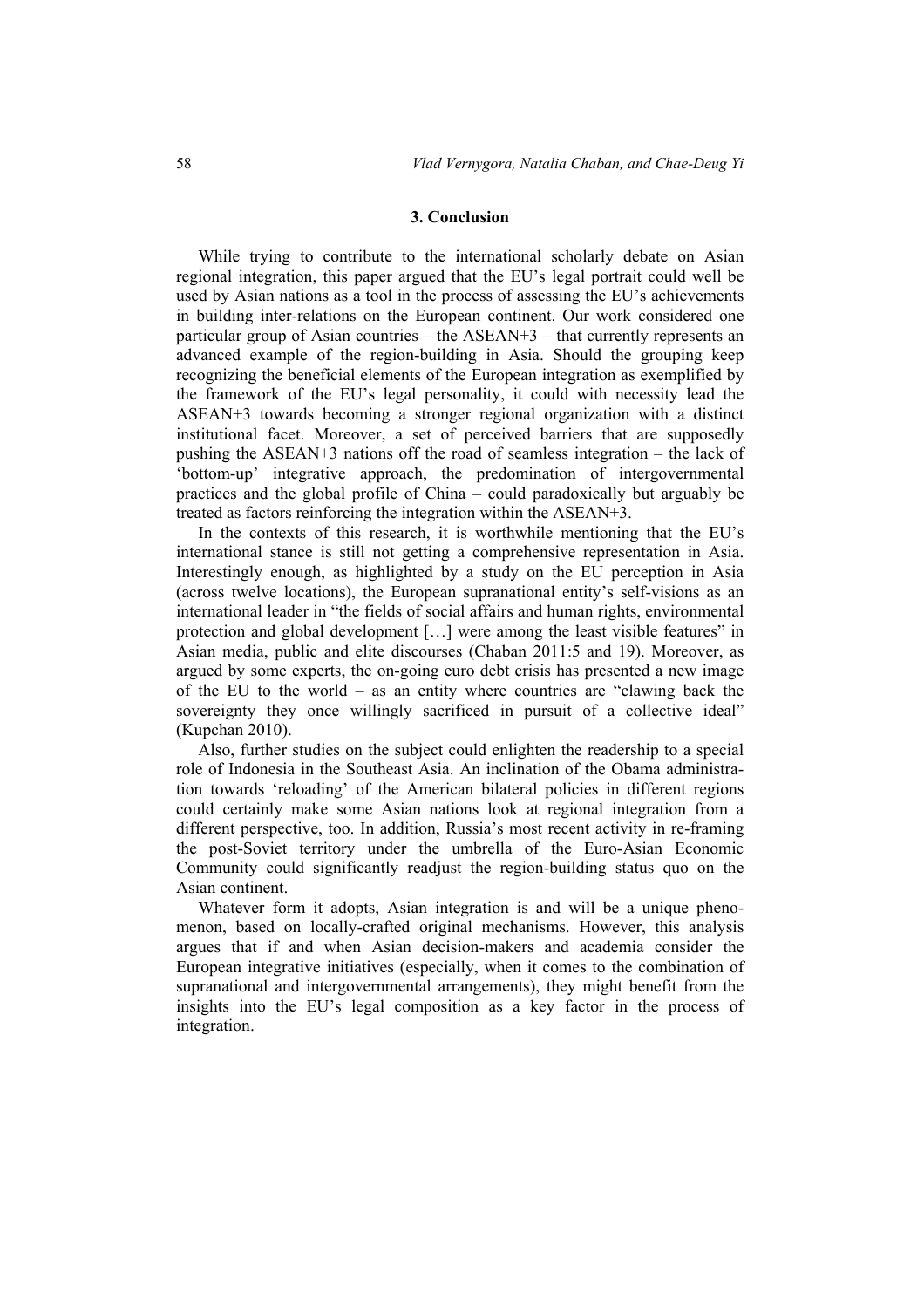Address:

Vlad Vernygora Tallinn University of Technology Akadeemia tee 3 12618, Tallinn, Estonia Phone: +372 620 4124 E-mail: vav13@uclive.ac.nz

#### **References**

- "ASEAN+3 countries deepen financial cooperation" (2011). *People's Daily Online*. 6 May. Available from  $\langle$ http://english.peopledaily.com.cn/90001/90777/90851/7372418.html> [accessed October 2011].
- "ASEAN Plus Three cooperation". *Official Web-portal of the ASEAN*. Available from <http://www.asean.org/16580.htm> [accessed October 2011].
- "ASEAN Summit". *Official Web-portal of the ASEAN*. Available from <http://www.asean. org/20100.htm> [accessed October 2011].
- Austermann, Frauke (2011) "Bridging the sovereignty-gap of EU-China relations". In *EU External Affairs Review* 37–59. July.
- Börzel, Tanja A. and Thomas Risse (2009) "Diffusing (Inter-) regionalism: the EU as a model of regional integration". In *KFG Working Paper 7*. Berlin: Freie Universitat Berlin.
- Bowring, Philip (2005) "Modeling Korean unification". *The New York Times*, 27 September. Available from  $\langle \text{http://www.nytimes.com/2005/09/26/opinion/26iht-edbowring.htm} \rangle$ [accessed October 2011].
- Bull, George W (1991) "Introduction". In *Jean Monnet: the path to European Unity*, xii-xxii, D. Brinkley and C. Hackett, eds. St. Martin's Press.
- Bush, Richard (2011) "As number one, China to face hour of choice". *The Korea Times*. 11 August (as quoted from YaleGlobal).
- Chaban, Natalia (2011) "The EU's imagery as a social, developmental and environmental actor in Asia". In *EU External Affairs Review*, 5–23, July.
- Ding, Yibing (2007) "Symmetry of economic shocks and regional economic cooperation: a comparative empirical analysis between East Asia and the Euro area". In *The EU's experience in integration: a model for ASEAN+3?*, 49–62, L. Dong and G. Heiduk, eds. Bern, Berlin: Peter Lang.
- Hatoyama, Yukio (2009) "Address at the 64th Session of the General Assembly of the United Nations". 24 September. New York. Available from <http://www.kantei.go.jp/foreign/ hatoyama/statement/200909/ehat\_0924c\_e.html> [accessed October 2011].
- Jora, Silviu (2007) "Patterns of development through 'Europeanization' towards a universal modus operandi?". In *The EU's experience in integration: a model for ASEAN+3?,* 63–78, L. Dong and G. Heiduk, eds. Bern, Berlin: Peter Lang.
- Keating, Michael (1998) "Is there a regional level of government in Europe". In *Regions in Europe*, 11–29. P. Le Galès and C. Lequesne, eds. London; New York: Routledge.
- Kupchan, Charles (2010) "As nationalism rises, will the European Union fall?". The Washington Post. 29 August. Available from http://www.washingtonpost.com/wp-dyn/content/article/ 2010/08/27/AR2010082702138.html> [accessed November 2011].
- "Leaders of China, Japan, South Korea discuss cooperation" (2011). *Xinhua*. 19 November. Available from <http://news.xinhuanet.com/english2010/china/2011-11/19/c\_131257575. htm> [accessed November 2011].
- Michalski, Anna and Christine Cheyne (2007) "New Zealand and the EU: approaches to socioeconomic change in a globalising world". In *Europe-New Zealand research series paper*. Vol. 1, No. 1, June. Auckland: Europe Institute, the University of Auckland.

McCreedy, Charlie (2009) Remarks. 30 October. Auckland Chamber of Commerce, New Zealand.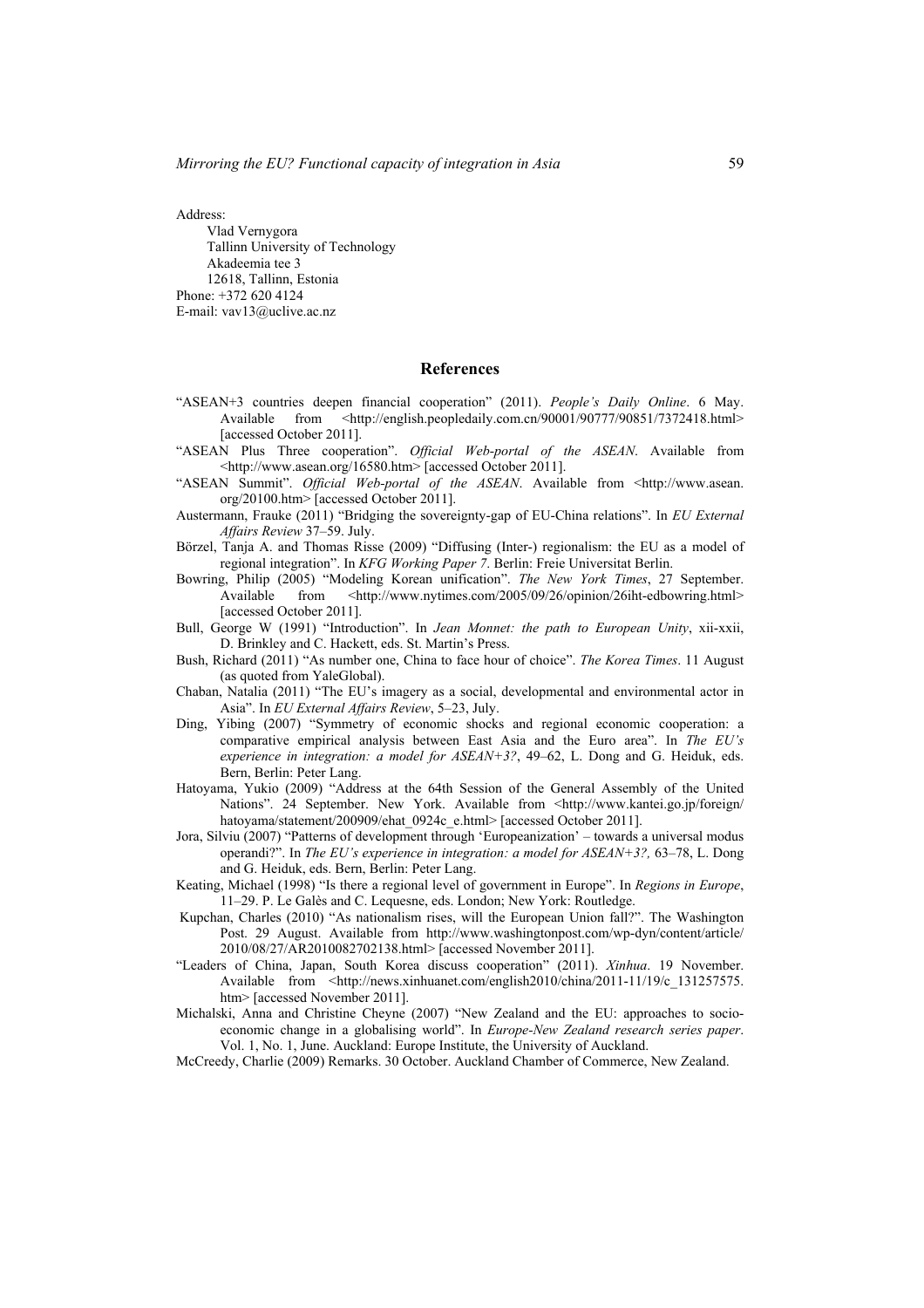Mitrany, David (1975) "The process of international government (1932)". In *The Functional Theory of Politics*, 85–104. London: London School of Economics and Political Science.

- Moravcsik, Andrew (2008) *The choice for Europe: social purpose and state power from Messina to Maastricht*. Ithaca, New York: Cornell University Press. .
- Murray, Philomena (2010a) "Comparative regional integration in the EU and East Asia: moving beyond integration snobbery". *International Politics* 47, 3–4, 308–323.
- Murray, Philomena (2010b) "East Asian regionalism and EU studies". *European Integration* 32, 6, 597–616.
- Murray, Philomena (2010c) *Regionalism and community: Australia's options in the Asia-Pacific*. Barton, ACT: Australian Strategic Policy Institute.
- Natalegawa, Marty M. (2011) "Statement at the General Debate of the 66th Session of the UN General Assembly". 26 September 2011. New York.
- Nugent, Neill (1999) *The government and politics of the European Union*. 4th ed. Durham, North Carolina: Duke University Press.
- "Open Method of Coordination". *Official Web-portal of the European Union*. Available from http://europa.eu/scadplus/glossary/open\_method\_coordination\_en.htm [accessed October 2011].
- Orlow, Dietrich (1995) *A history of modern Germany: 1871 to present*. 3rd ed. New Jersey: Prentice-Hall, Inc.
- Paet, Urmas (2006) "Main guidelines of Estonia's foreign policy". Address to Riigikogu, 6 June. Available from <http://www.vm.ee/?q=en/node/3659> [accessed October 2011].
- Papic, Marko (2011) "The divided states of Europe". *Stratfor*, 28 June. Available from <http://www.stratfor.com/19889> [accessed December 2011].
- "Parliament approves Treaty change to allow stability mechanism" (2011). *Official Web-portal of the European Union*. Available from <http://www.europarl.europa.eu/en/headlines/content/ 20110322FCS16061/003/html/Parliament-approves-Treaty-change-to-allow-stabilitymechanism> [accessed October 2011].
- Pedersen, Thomas (1998) *Germany, France, and the integration of Europe: a realist interpretation*. London and New York: Pinter Publishers.
- "Reunification tax" (2011). *The Korea Times*. 19 July.
- Rhee, Yeongseap and Hee-Yul Chai (2007) "Comparison financial integration process between East Asia and Europe". In *The EU's experience in integration: a model for ASEAN+3?*, 25–47, L. Dong and G. Heiduk, eds. Bern, Berlin: Peter Lang.
- Sally, Razeen (2009) "The truth about Asian integration". *The Wall Street Journal*, 28 October.
- Sang-hun, Choe (2011) "Twice-rejected S. Korean town lands 2018 Winter Games". *The New York Times*, 7 July. Available from <http://www.nytimes.com/2011/07/08/sports/olympics/08ihtoly08.html> [accessed October 2011].
- Smith, Michael (2004) *Europe's Foreign and Security Policy. The institutionalization of cooperation*. Cambridge: Cambridge University Press.
- "The transformation and sustainability of European political order". *ARENA Official Web-portal*.
- Available from <http://www.sv.uio.no/arena/forskning/prosjekter/eurotrans/index.html> [accessed October 2011].
- Vernygora, Vlad and Natalia Chaban (2008a) "An invisible giant: a 'snapshot' of the EU as a subject of juridical interactions". In *Socio-economic environment: harmonisation in the EU Ccountries of Baltic Sea Rim*, 153–166. A. Kirch and T. Kerikmae, eds. Tallinn: Institute for European Studies, International University Audentes Collection.
- Vernygora, Vlad and Natalia Chaban (2008b) "New Europe and its neo-regionalism: the working case of the Community of Democratic Choice". *Trames* 12, 2, 127–150.
- Wang, Xueyu (2007) "Integration and the peaceful change of regional order: European experience and East Asian strategic choice". In *The EU's experience in integration: a model for ASEAN+3?*, 93–115, L. Dong and G. Heiduk, eds. Bern, Berlin: Peter Lang.
- Zhu, Jiancheng (2007) "Enlightenment of European integration to ASEAN+3". In *The EU's experience in integration: a model for ASEAN+3?*, 79–90, L. Dong and G. Heiduk, eds. Bern, Berlin: Peter Lang.